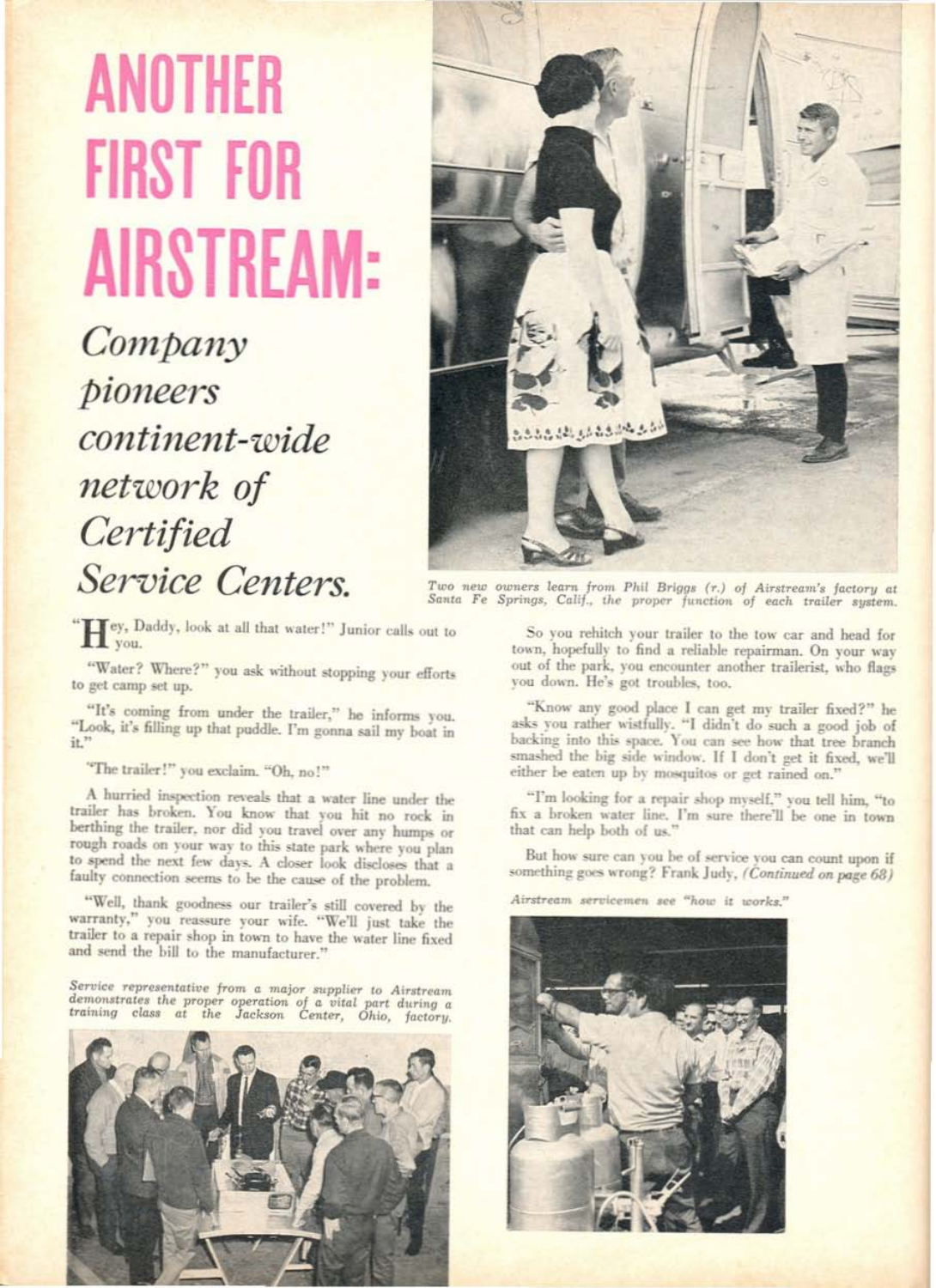## Another First For Airstream

*(Continued* from *page 22)*

director of Airstream's service pro-<br>gram, points out such service is as gram, points out such service is as good as the nearest factory-author-ized service facility and as poor as the trouble and distance you'll have<br>to go to use it.

Bear in mind, says Judy, that you<br>can't always find a parts supply<br>house in every town. Nor can you<br>be sure of finding the name of, say,<br>the manufacturer of your trailer's<br>heating system in the Yellow Pages of the local telephone directory. It isn't simply a case of getting on the phone and calling <sup>a</sup> plumber to fix <sup>a</sup> broken water line.

How about the warranty that still covers your trailer? Suppose you found a good repair place in town to fix your water line. Would the manufacturer honor the bill<br>sent by the repairman? Or would sent by the repairman? Or would have to<br>you find that you would have to<br>tow your unit all the way to the<br>factory if you wanted to have the<br>manufacturer bear the cost of fix-<br>ing the line? How far away is the<br>factory from y

Then ask yourself this question: How about the quality of repairs done at a local shop? Would the job done be satisfactory? Judy notes that Airstream's experience with local repairs has been rather poor or, at best, mixed. He adds that, in most cases, there is simply no way of knowing in advance how competent a local shop is. And a poorly-done job may result in ruining an expensive piece of equipment-your recreational vehicle.

Remember, too, that if your trail-<br>er requires extensive and major re-<br>pairs, a specialized service facility is called for, one with highly skilled personnel. that's operated under close cooperation with the manu· facturer and fully supplied with original equipment parts.

Other manufacturers often come into the picture when servicing <sup>a</sup> travel trailer is necessary-those who supply the stove, the heater, the toilet, or the refrigerator, for instance. That's why, says Judy, some provision should be made to put the owner of any given make of trailer in firm contact with <sup>a</sup> qualified and factory·authorized serviceman who can perform guar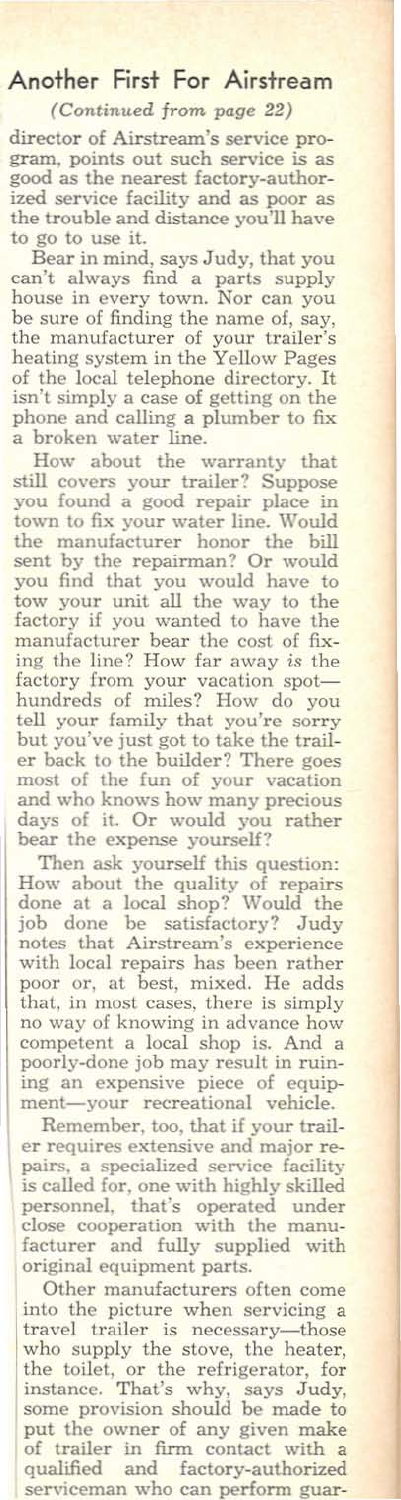anteed work on components in need<br>of repair. Otherwise, Judy points<br>out, travel trailer service is not really complete and comprehen-

With this basic thinking in mind, Airstream, Inc., launched its Cer-<br>tified Service Program about three years ago, becoming the very first<br>such program to be offered by any<br>travel trailer manufacturer for the benefit of the many users of its products. Like many other Airstream-pioneered customer programs, it's a valuable contribution to the entire travel trailer indus-

Now an Airstream owner can obtain complete factory-authorized its component parts at any one of 116 places in the United States and<br>Canada. Called Certified Service Centers, they make up a network of available service stations that<br>spans a continent. Each and every one of these makes the famous Air-<br>stream warranty mean what it says. It offers the Airstream owner help<br>he formerly could expect to obtain only at one of the company's two factories.<br>Each of these Certified Service

Centers is located at an Airstream<br>dealership. Seem like an obvious association? Perhaps so to anyone<br>not familiar with the travel trailer industry. However, the fact is that<br>trailer manufacturers generally cannot expect their dealers to render much more than "make ready"<br>adjustments on new units, even if they have dealers all over the coun-<br>try. By and large, the problem is<br>one of economics.<br>"Without some help from the

manufacturer, many dealers would<br>find it hard to justify the investment in equipment, parts inventories, and skilled service personnel," Frank Judy explains.

Airstream early decided to make<br>such help available. Besides furnishing a schedule of warranty payments which would help the deal-<br>er put an economic base under his service operation, the company<br>went after the problem of qualified personnel systematically.

And for good reason. "An Air-<br>stream is a highly special prod-<br>uct," Judy notes. "It has many sophisticated systems and parts. No<br>matter how experienced a man<br>might be in working with automobiles, refrigerators, heaters, or even other makes of trailers, he'd still have much to learn about Airstreams."<br>Airstream initiated its regular

Service School at both its Santa Fe

Springs, California, and Jackson Cenler, Ohio, factories. Sixty-five dealers responded immediately af-<br>ter the company invited prospective service center dealers to send their<br>servicemen. In fact, some of them came along themselves to enroll in<br>the school in order to further their knowledge of Airstream trailers.

Students undergo an intensive course of study, somewhat similar to a "blitz" language course. For up to 10 hours a day, on five consecutive days, the servicemen go over<br>every inch of new Airstreams as every inch of new Airstreams as<br>they're assembled at the factory—<br>and their contents.

Many of the students have impressive backgrounds-they're already master mechanics-yet they<br>find themselves exposed to strange new technologies. For example, a mechanic who is fully familiar with<br>vehicular suspension systems and braking equipment may find him-<br>self a stranger to riveted aluminum, plastics, and fibre glass. Another<br>expert who has spent years in servicing large trucking fleets discovers that he has much to learn ers that he has much to learn<br>about water and sewage systems.<br>And nearly all students are astounded by the sophistication of (Continued *Qn* next *page)*



Sir, that's what happens to nonanodized, mill finish aluminum in desert air, salt air, city air, or just ordinary air. And it only takes a year or two, maybe only months. So when you're buying a trailer or mobile home, here's one point you'd better check right to begin with. Sorry about your nice mobile home.

How? Just ask if the windows are anodized<sup>®</sup>...guaranteed. If they aren't, don't buy that trailer. Or just ask if the windows are Hilite. All Hilite windows are anodized and what's more, they roll (no

cracked heads on protruding windows. big clear vision, easy escape from fire) they're top quality (Hillte is one of the world's major producers of windows for homes) and Hilite is so big it can offer the finest anodized windows at prices equal to ordinary windows, So check the components, definitely, and start with the windows.

Look for the orange Hillte label, or ask<br>if the windows are Hillte. If you insist on them you'll get them

## You don't have to ask with these Here are some of the leading manufacturers<br>who use Hilite anodized windows. GOLDEN WEST PAN AMERICAN SKYLINE HILLCREST RAMADA TERRA CRUISER REDMAN INDUSTRIES TRAVELEZE KENSKILL CAPRI TREVCO COLT CUSTOM CONSTELLATION DAVLIN BOSWELL<br>ISLANDER PARKWAY SHORELINE WEEKENDER TEADDROP WOODLINE **ISLANDER PARKWAY SHORELINE WEEKENDER TEARDROP TERR CRUSER REDARN INOUSTRIES TRAVELEE RENSKILL BOWELL FRAME CRUSHER PRODUCT CONSTRUCTS. THE SAME PRODUCT CRUSHER PRODUCTS AND THE SAME PRODUCTS TO A CONSTRUCT THE SAME PRODUCTS TO A CONSTRUCT THE SAME PRODUCTS CONSTRUCT**

surface of aluminum oxide, next to the diamond in  $*_{p.s.}$  Anodized aluminum has been given an integral hardness. Mill finish aluminum (as in ordinary win-<br>dows) corrodes in ugly black spots or as a white,<br>powdery substance. Anodizing permanently prevents ill finis *!h'..* • ' ... *• Ium",um* • *"y"OI·hO'''.* <"".•".0'\_ *""n orH"".C...",...... G<Mt"',....* •..- ...... ', ADOR!HILITE\_,.. \_ , .... " , "'0"•••''''1 '""'w.c\_.\_ \_c ...,.



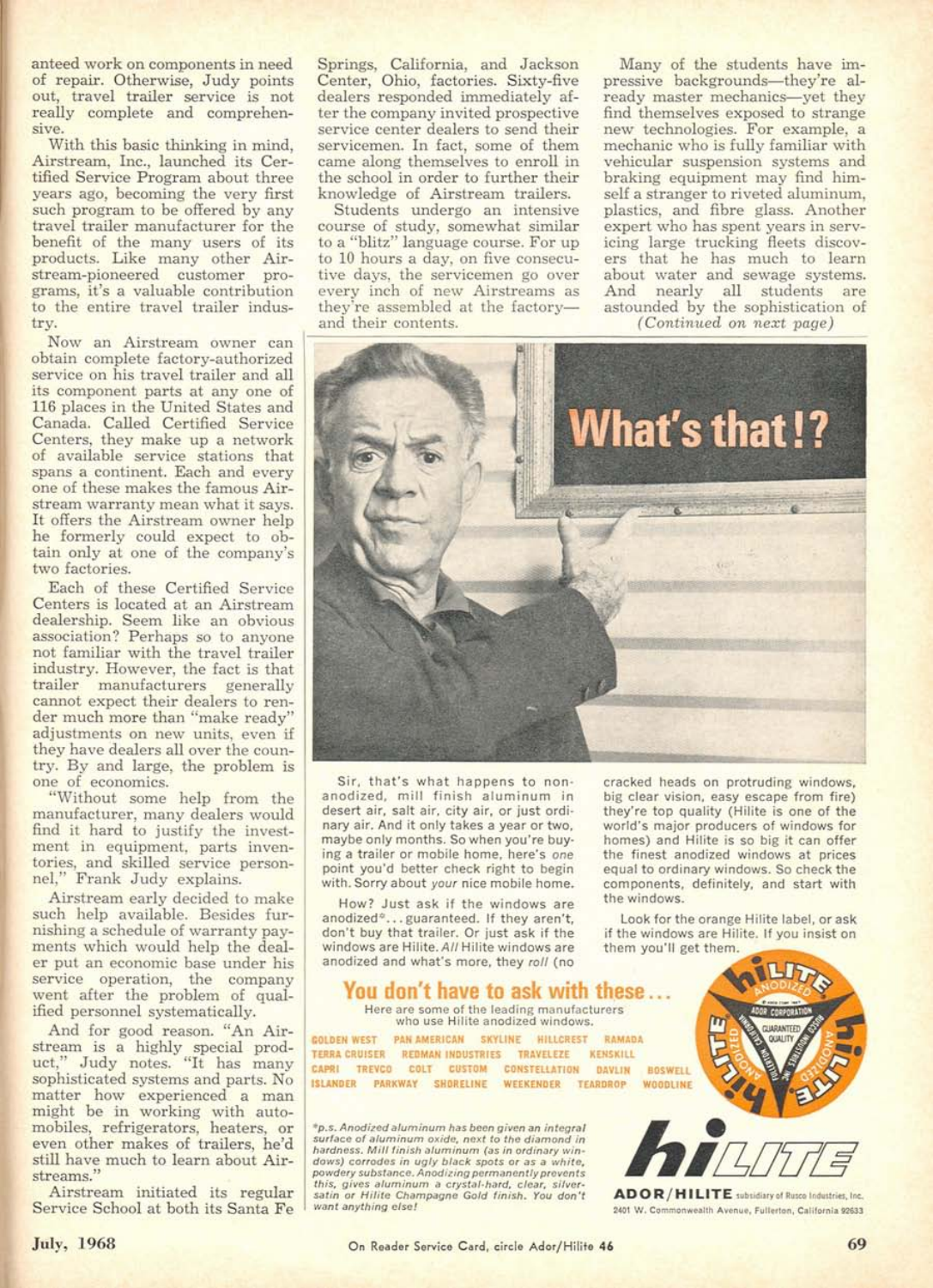## Another First For Airstream

(Continued from page *69)* Airstream's light-weight

coque construction principles. Professors" at the two schools

are not only Airstream's own engi-<br>neers and technicians but also servneers and technicians but also serv-<br>ice representatives from each of<br>the company's major suppliers. Each representative takes his turn at the lectern and demonstrates such components as gas ranges, hot water heaters, forced air systems, toilets, refrigerators, batteries, and

other electrical equipment. At the end of the course, each serviceman receives a Certificate of Completion which means that he is certified by Airstream and the other component manufacturers to be fully authorized to do factory

service. Now there are more than 200 certified servicemen who take their places in Airstream's Service Cen-

ters. At this point, let's take <sup>a</sup> look at an outstanding new program which dovetails perfectly with Airstream's Certified Service Center programthe Certified Performance Check-<br>out. This comprehensive new program went into effect with the in-troduction of the 1968 Airstreams, according to C. H. Manchester, vice president in charge of marketing. It involves many new procedures to<br>be taken on factory assembly lines,<br>on Airstream dealer lots, and on<br>the road by the ultimate consum-<br>er. Many of these procedures are<br>unique in the travel trailer field,

says Manchester. BasicaUy, the Certified Perfor- mance Checkout caUs for four

steps:<br>Step One is an enlarged quality Step One is an enlarged quality assurance inspection in Airstream's Ohio and California factories. Workmen make up to 21 quality and performance checks on each Airstream during its construction. Each such check is personally signed for by an inspector who can be held responsible for it throughout the life of the trailer.

While the new pennanent record inspection system is based upon somewhat similar systems employed in aircraft and aerospace con-<br>struction, Manchester says, it's a struction. Manchester says, it's <sup>a</sup> first in the travel trailer industry. The Airstream dealer performs

Step Two following delivery of the<br>trailer to his lot. Guided by a de-<br>tailed check list, the dealer gives<br>the new trailer a thorough re-in-<br>spection, both as a check upon previous inspections and to see that no part or system of the trailer has been degraded by the trip from